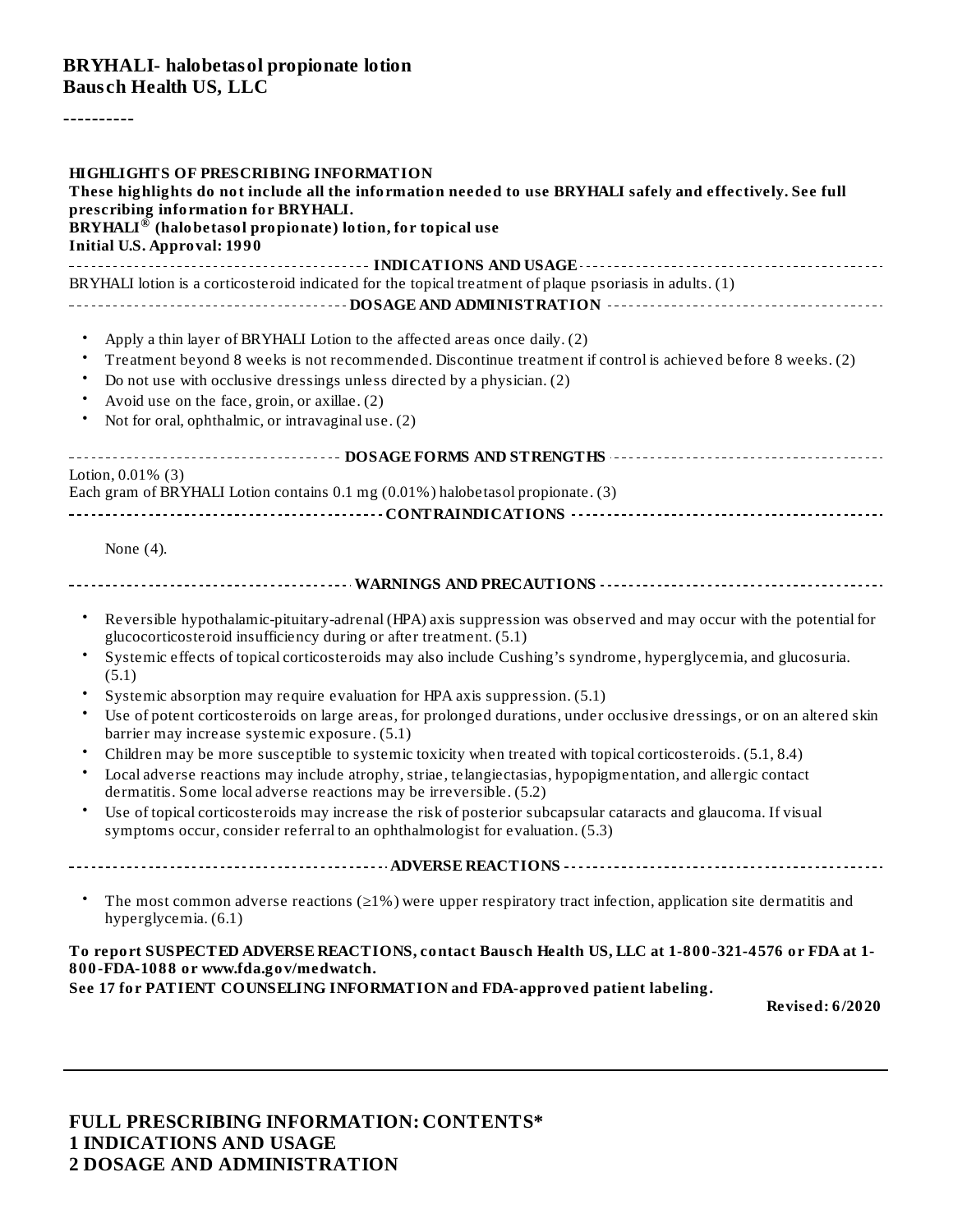### **3 DOSAGE FORMS AND STRENGTHS**

# **4 CONTRAINDICATIONS**

### **5 WARNINGS AND PRECAUTIONS**

5.1 Hypothalamic-Pituitary-Adrenal (HPA) Axis Suppression

5.2 Local Adverse Reactions

5.3 Ophthalmic Adverse Reactions

5.4 Concomitant Skin Infections

5.5 Allergic Contact Dermatitis

### **6 ADVERSE REACTIONS**

6.1 Clinical Trials Experience

### **8 USE IN SPECIFIC POPULATIONS**

- 8.1 Pregnancy
- 8.2 Lactation
- 8.4 Pediatric Use
- 8.5 Geriatric Use

### **11 DESCRIPTION**

# **12 CLINICAL PHARMACOLOGY**

- 12.1 Mechanism of Action
- 12.2 Pharmacodynamics
- 12.3 Pharmacokinetics

### **13 NONCLINICAL TOXICOLOGY**

13.1 Carcinogenesis, Mutagenesis, Impairment of Fertility

#### **14 CLINICAL STUDIES**

### **16 HOW SUPPLIED/STORAGE AND HANDLING**

#### **17 PATIENT COUNSELING INFORMATION**

\* Sections or subsections omitted from the full prescribing information are not listed.

### **FULL PRESCRIBING INFORMATION**

### **1 INDICATIONS AND USAGE**

BRYHALI $^{\circledR}$  (halobetasol propionate) lotion, 0.01% is indicated for the topical treatment of plaque psoriasis in adults.

### **2 DOSAGE AND ADMINISTRATION**

Apply a thin layer of BRYHALI Lotion to affected areas once daily. Rub in gently. Wash hands after each application, unless BRYHALI Lotion is for treatment of the hands.

BRYHALI Lotion treatment beyond 8 weeks is not recommended, and the total dosage should not exceed approximately 50 g per week. Discontinue treatment if control is achieved before 8 weeks. Do not use with occlusive dressings unless directed by a physician.

BRYHALI Lotion should not be used on the face, groin, or in the axillae.

BRYHALI Lotion is not for oral, ophthalmic, or intravaginal use.

# **3 DOSAGE FORMS AND STRENGTHS**

Lotion, 0.01%

Each gram of BRYHALI Lotion contains 0.1 mg (0.01%) halobetasol propionate in a white to off-white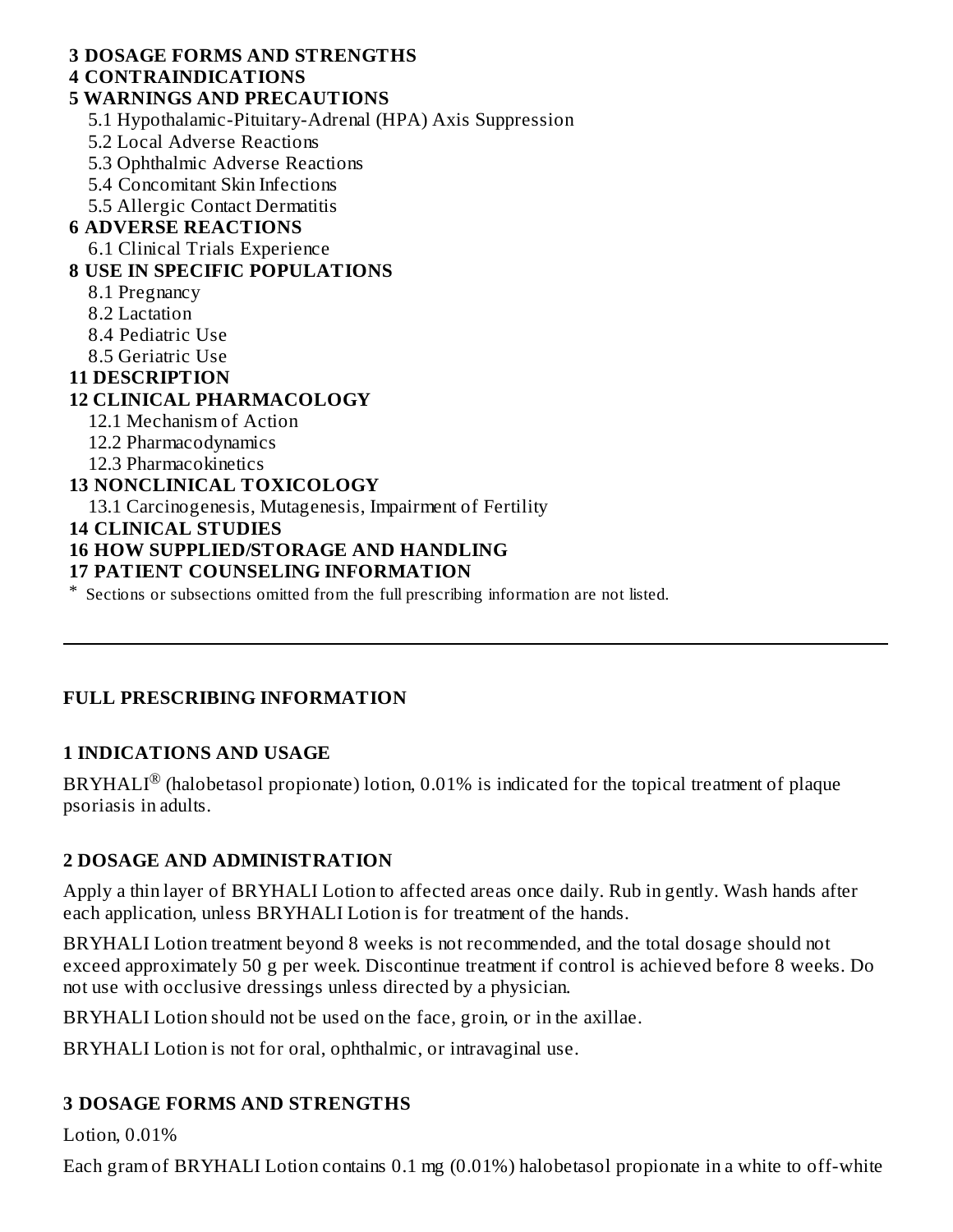lotion.

# **4 CONTRAINDICATIONS**

None.

# **5 WARNINGS AND PRECAUTIONS**

### **5.1 Hypothalamic-Pituitary-Adrenal (HPA) Axis Suppression**

BRYHALI Lotion has been shown to suppress the hypothalamic-pituitary-adrenal (HPA) axis.

Systemic effects of topical corticosteroids may include reversible HPA axis suppression with the potential for glucocorticosteroid insufficiency. This may occur during treatment or upon withdrawal of treatment with the topical corticosteroid.

The potential for hypothalamic-pituitary-adrenal (HPA) axis suppression with BRYHALI Lotion was evaluated in a study of 19 adult subjects with moderate to severe plaque psoriasis involving ≥20% of their body surface area (BSA). HPA axis suppression was reported for 1 (5.6%) subject at Week 4 and for 3 (15.8%) subjects at Week 8. All 3 subjects had normal HPA axis suppression test with discontinuation of treatment *[see Clinical Pharmacology (12.2)]*.

Because of the potential for systemic absorption, use of topical corticosteroids, including BRYHALI Lotion, may require that patients be evaluated periodically for evidence of HPA axis suppression. Factors that predispose a patient using a topical corticosteroid to HPA axis suppression include the use of more potent corticosteroids, use over large surface areas, occlusive use, use on an altered skin barrier, concomitant use of multiple corticosteroid-containing products, liver failure, and young age. An adrenocorticotropic hormone (ACTH) stimulation test may be helpful in evaluating patients for HPA axis suppression.

If HPA axis suppression is documented, attempt to gradually withdraw the drug, reduce the frequency of application, or substitute a less potent steroid. Manifestations of adrenal insufficiency may require supplemental systemic corticosteroids. Recovery of HPA axis function is generally prompt and complete upon discontinuation of topical corticosteroids.

Systemic effects of topical corticosteroids may also include Cushing's syndrome, hyperglycemia, and glucosuria. Use of more than one corticosteroid-containing product at the same time may increase the total systemic exposure to corticosteroids. Pediatric patients may be more susceptible than adults to systemic toxicity from the use of topical corticosteroids due to their larger surface-to-body-mass ratios *[see Use in Specific Populations (8.4)]*.

# **5.2 Local Advers e Reactions**

Local adverse reactions from topical corticosteroids may include atrophy, striae, telangiectasias, burning, itching, irritation, dryness, folliculitis, acneiform eruptions, hypopigmentation, perioral dermatitis, allergic contact dermatitis, secondary infection, and miliaria. These may be more likely with occlusive use, prolonged use, or use of higher potency corticosteroids, including BRYHALI Lotion. Some local adverse reactions may be irreversible.

# **5.3 Ophthalmic Advers e Reactions**

Use of topical corticosteroids may increase the risk of posterior subcapsular cataracts and glaucoma. Cataracts and glaucoma have been reported in postmarketing experience with the use of topical corticosteroid products. Advise patients to report any visual symptoms and consider referral to an ophthalmologist for evaluation.

# **5.4 Concomitant Skin Infections**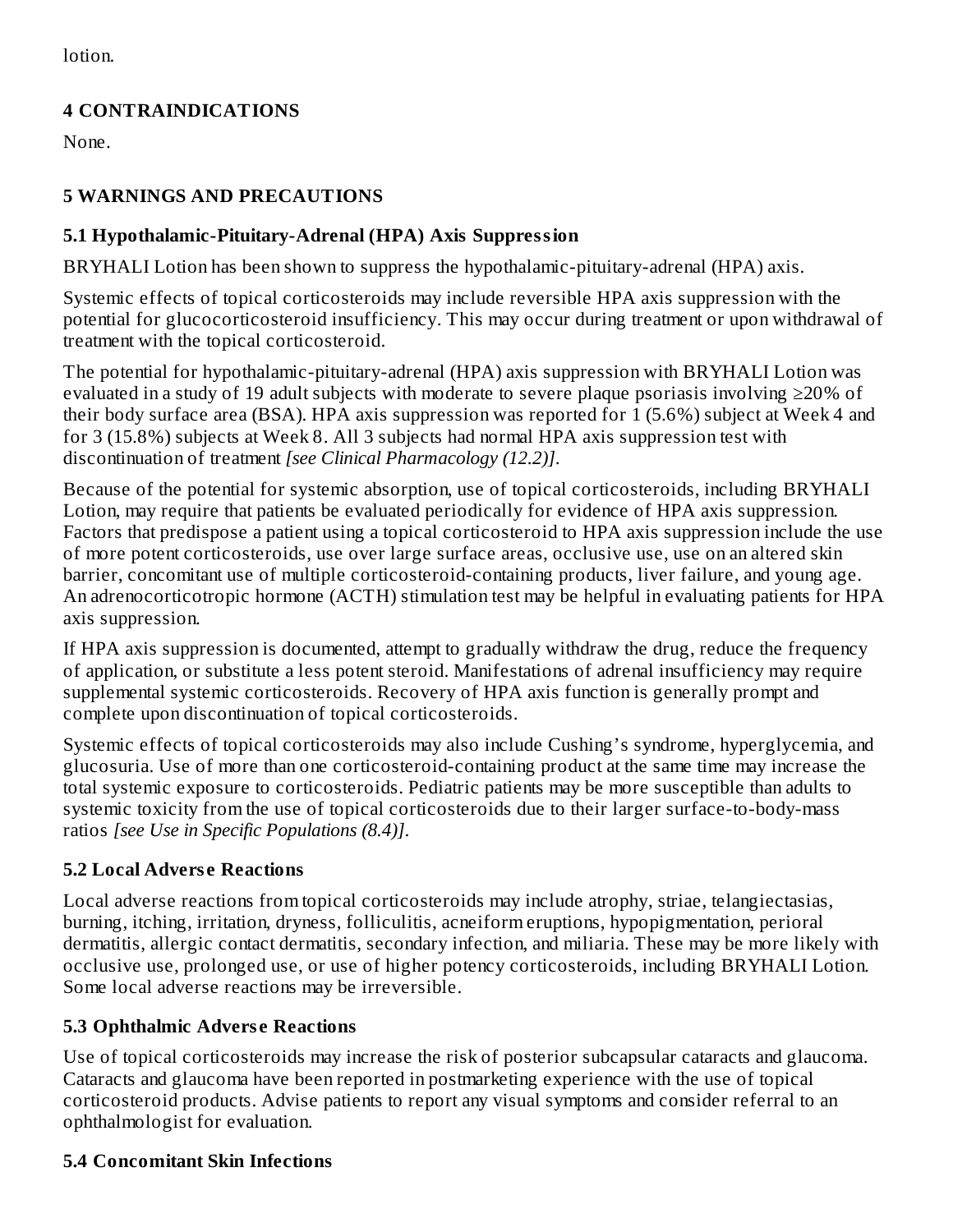Use an appropriate antimicrobial agent if a skin infection is present or develops. If a favorable response does not occur promptly, discontinue use of BRYHALI Lotion until the infection has been adequately treated.

### **5.5 Allergic Contact Dermatitis**

Allergic contact dermatitis with corticosteroids is usually diagnosed by observing failure to heal rather than noting a clinical exacerbation. Consider confirmation of a clinical diagnosis of allergic contact dermatitis by appropriate patch testing. Discontinue BRYHALI Lotion if allergic contact dermatitis occurs.

### **6 ADVERSE REACTIONS**

### **6.1 Clinical Trials Experience**

Because clinical trials are conducted under widely varying conditions, adverse reaction rates observed in the clinical trials of a drug cannot be directly compared to rates in the clinical trials of another drug and may not reflect the rates observed in clinical practice.

In randomized, double-blind, multicenter, vehicle-controlled clinical trials, 426 adults with plaque psoriasis were treated with BRYHALI Lotion and had post-baseline safety data. Subjects applied BRYHALI Lotion once daily for up to 8 weeks. Table 1 presents adverse reactions that occurred in at least 1% of subjects treated with BRYHALI Lotion and more frequently than in vehicle-treated subjects.

#### **Table 1: Advers e Reactions Occurring in ≥1% of the Subjects Treated with BRYHALI Lotion through Week 8**

|                                          | <b>BRYHALI</b> Lotion<br>$(N=284)$ | <b>Vehicle Lotion</b><br>$(N=142)$ |
|------------------------------------------|------------------------------------|------------------------------------|
| <b>Adverse Reaction</b>                  | $\%$                               | $\frac{0}{0}$                      |
| <b>Upper Respiratory Tract Infection</b> | 2%                                 | 1%                                 |
| Application Site Dermatitis              | 1%                                 |                                    |
| Hyperglycemia                            | $1\%$                              |                                    |

### **8 USE IN SPECIFIC POPULATIONS**

### **8.1 Pregnancy**

### Risk Summary

There are no available data on BRYHALI Lotion use in pregnant women to inform a drug-associated risk of major birth defects, miscarriage, or adverse maternal or fetal outcomes.

In animal reproduction studies, increased malformations, including cleft palate and omphalocele, were observed after oral administration of halobetasol propionate during organogenesis to pregnant rats and rabbits. The available data do not support relevant comparisons of systemic halobetasol propionate exposures achieved in the animal studies to exposures observed in humans after topical use of BRYHALI Lotion.

The background risk of major birth defects and miscarriage for the indicated population is unknown. In the U.S. general population, the estimated background risk of major birth defects and miscarriage in clinically recognized pregnancies is 2 to 4% and 15 to 20%, respectively.

Data

*Animal Data*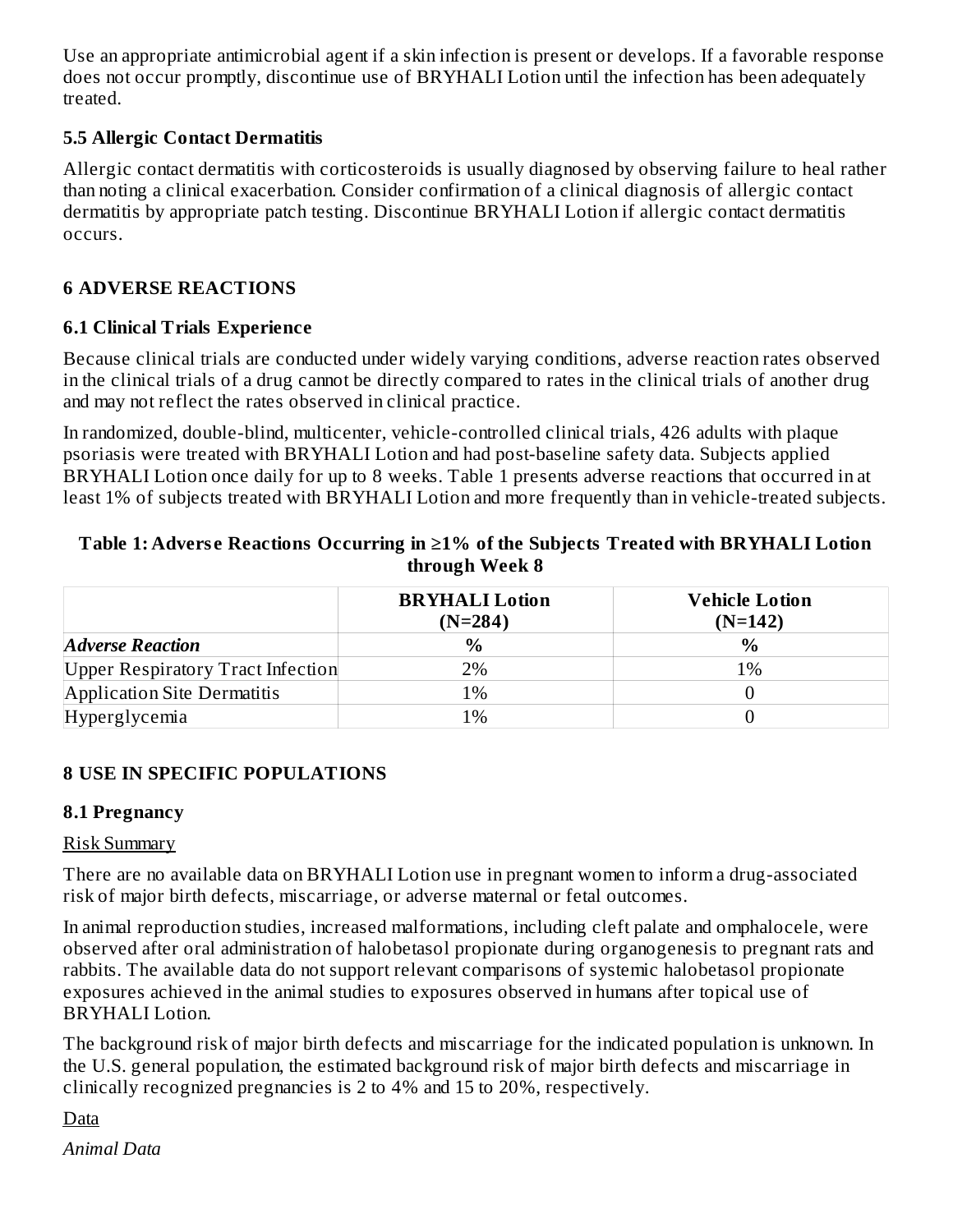Halobetasol propionate has been shown to cause malformations in rats and rabbits when given orally during organogenesis at doses of 0.04 to 0.1 mg/kg/day in rats and 0.01 mg/kg/day in rabbits. Halobetasol propionate was embryotoxic in rabbits but not in rats. Cleft palate was observed in both rats and rabbits. Omphalocele was seen in rats but not in rabbits.

### **8.2 Lactation**

# *Risk Summary*

There are no data on the presence of halobetasol propionate or its metabolites in human milk, the effects on the breastfed infant, or the effects on milk production after treatment with BRYHALI Lotion.

Systemically administered corticosteroids appear in human milk and could suppress growth, interfere with endogenous corticosteroid production, or cause other untoward effects. It is not known whether topical administration of corticosteroids could result in sufficient systemic absorption to produce detectable quantities in human milk.

The developmental and health benefits of breastfeeding should be considered along with the mother's clinical need for BRYHALI Lotion and any potential adverse effects on the breastfed child from BRYHALI Lotion.

# *Clinical Considerations*

Advise breastfeeding women not to apply BRYHALI Lotion directly to the nipple and areola to avoid direct infant exposure.

# **8.4 Pediatric Us e**

Safety and effectiveness of BRYHALI Lotion in pediatric patients under the age of 18 years have not been evaluated.

Because of higher skin-surface-area-to-body-mass ratios, pediatric patients are at a greater risk than adults of HPA axis suppression and Cushing's syndrome when they are treated with topical corticosteroids. They are therefore also at greater risk of adrenal insufficiency during or after withdrawal of treatment. Adverse reactions including striae have been reported with use of topical corticosteroids in infants and children *[see Warnings and Precautions (5.1)]*.

HPA axis suppression, Cushing's syndrome, linear growth retardation, delayed weight gain, and intracranial hypertension have been reported in children receiving topical corticosteroids. Manifestations of adrenal suppression in children include low plasma cortisol levels and an absence of response to ACTH stimulation. Manifestations of intracranial hypertension include bulging fontanelles, headaches, and bilateral papilledema *[see Warnings and Precautions (5.1)]*.

# **8.5 Geriatric Us e**

Of 284 subjects exposed to BRYHALI Lotion in clinical trials, 61 subjects were 65 years or older. Clinical trials of BRYHALI Lotion did not include sufficient numbers of subjects age 65 years and older to determine whether they respond differently from younger subjects.

# **11 DESCRIPTION**

BRYHALI (halobetasol propionate) lotion contains a corticosteroid, halobetasol propionate, as the active ingredient in a white to off-white lotion formulation intended for topical use.

Halobetasol propionate is a synthetic corticosteroid. The chemical name for halobetasol propionate is 21-chloro-6α, 9-difluoro-11β, 17-dihydroxy-16β-methylpregna-1, 4-diene-3, 20 –dione, 17-propionate. Halobetasol propionate is a white to off-white crystalline powder with a molecular weight of 484.96 and a molecular formula of  $\rm{C_{25}H_{31}ClF_2O_5}$ . It is practically insoluble in water and freely soluble in dichloromethane and in acetone. The structural formula for halobetasol propionate is represented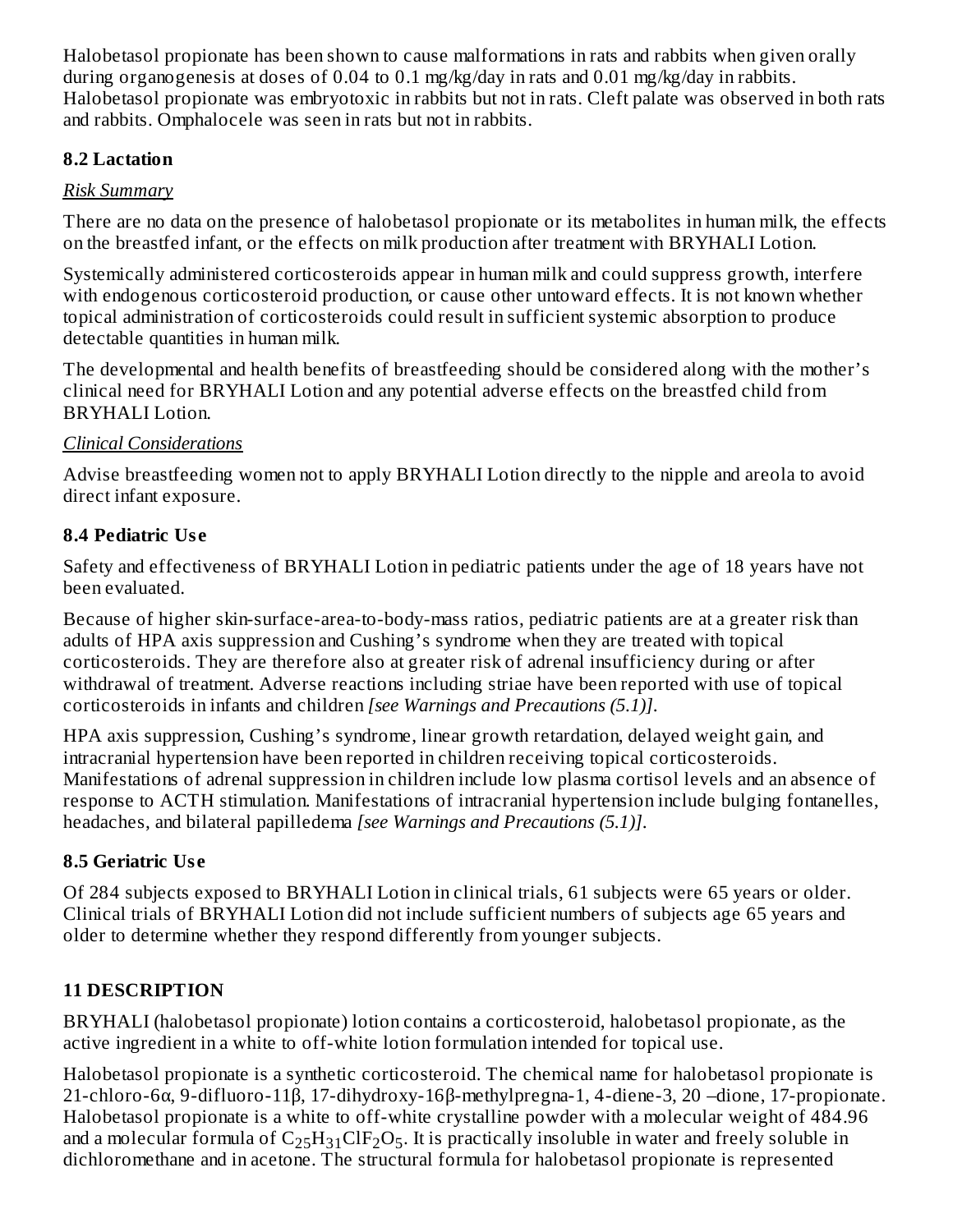

Each gram of BRYHALI Lotion contains 0.1 mg (0.01%) halobetasol propionate in a white to off-white lotion base consisting of carbomer copolymer type B, carbomer homopolymer type A, diethyl sebacate, edetate disodium dihydrate, light mineral oil, methylparaben, propylparaben, purified water, sodium hydroxide, sorbitan monooleate and sorbitol solution, 70%.

# **12 CLINICAL PHARMACOLOGY**

# **12.1 Mechanism of Action**

Corticosteroids play a role in cellular signaling, immune function, inflammation, and protein regulation; however, the precise mechanism of action in plaque psoriasis is unknown.

# **12.2 Pharmacodynamics**

### *Vasoconstrictor Assay*

A vasoconstrictor assay in healthy subjects with BRYHALI Lotion indicated that the formulation is in the potent to superpotent range of potency as compared to other topical corticosteroids. However, similar blanching scores do not necessarily imply therapeutic equivalence.

### *Hypothalamic-Pituitary-Adrenal (HPA) Axis Suppression*

The potential for HPA axis suppression was evaluated in 19 adult subjects with moderate to severe plaque psoriasis with at least 20% BSA involved. An approximate dose of 7 g BRYHALI Lotion was applied once daily for 8 weeks. An abnormal HPA axis suppression test, as indicated by a 30-minute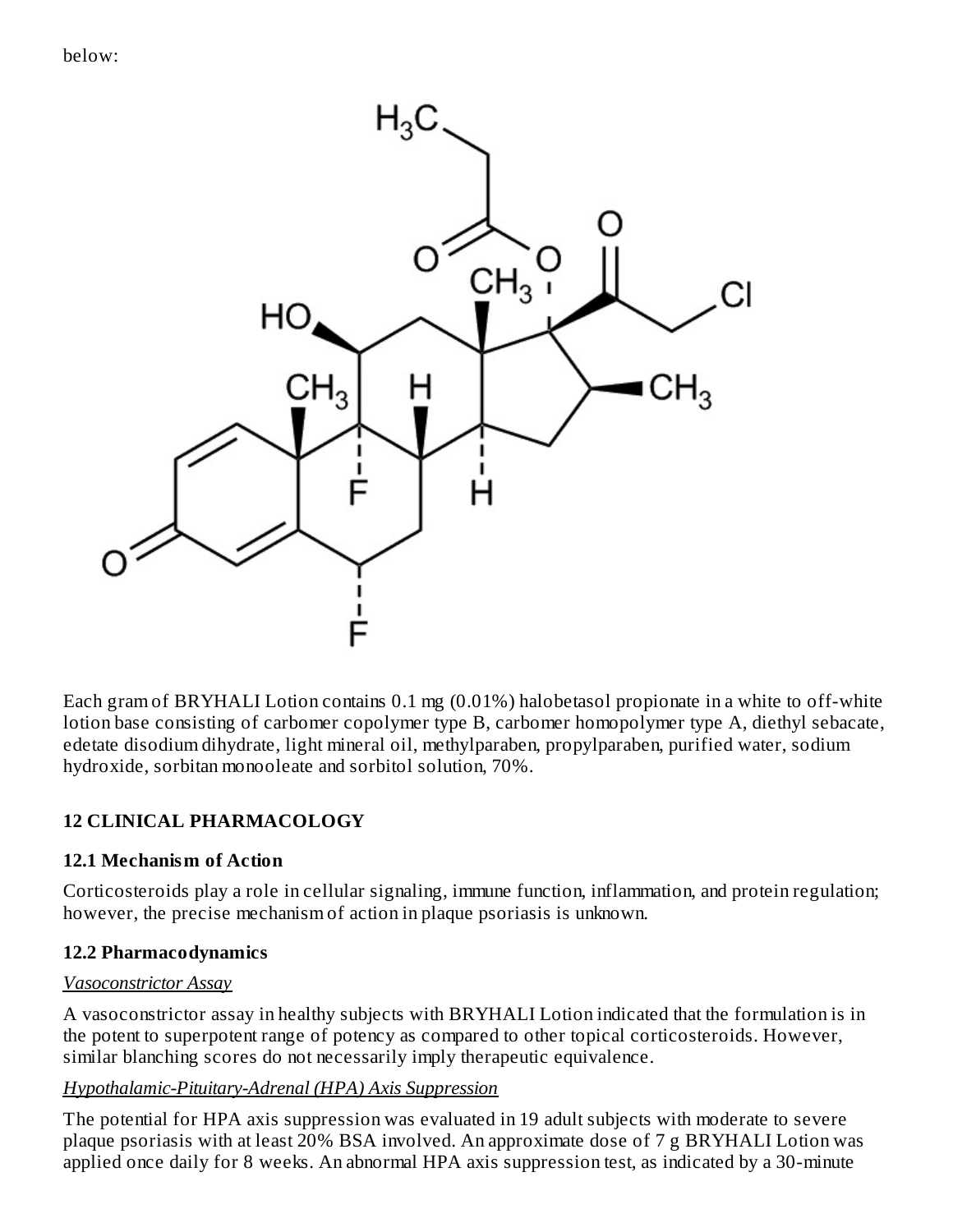post-stimulation cortisol level ≤18 mcg/dL, was reported for 1 (5.6%) subject at Week 4 and for 3 (15.8%) subjects at Week 8. The subject suppressed at Week 4 was also suppressed at Week 8. These effects were reversible as recovery of HPA axis function was generally prompt with the discontinuation of treatment. *[See Warnings and Precautions (5.1).]*

# **12.3 Pharmacokinetics**

The extent of percutaneous absorption of topical corticosteroids is determined by many factors, including the vehicle, the integrity of the epidermal barrier, and the use of occlusive dressings. Topical corticosteroids can be absorbed from normal intact skin. Inflammation and/or other disease processes in the skin may increase percutaneous absorption.

In an open-label, randomized, pharmacokinetic study, 23 subjects aged 18 years and older with moderate to severe plaque psoriasis applied approximately 7 grams of BRYHALI Lotion to a mean BSA of 27.7±11.3% once daily for 28 days. Systemic concentrations were at steady state by Day 14. Only 5 out of 20 subjects had one or more quantifiable systemic concentrations of halobetasol propionate on Day 14. The mean  $\pm$  SD for maximum systemic concentration ( $C_{max}$ ) on Day 14 was 31.2 $\pm$ 62.2 pg/mL. The mean area under the concentration versus time curve (AUC) could not be reliably estimated due to insufficient number of quantifiable timepoints.

# **13 NONCLINICAL TOXICOLOGY**

# **13.1 Carcinogenesis, Mutagenesis, Impairment of Fertility**

Long-term animal studies have not been performed to evaluate the carcinogenic potential of halobetasol propionate.

Halobetasol propionate was not genotoxic in the Ames assay, in the sister chromatid exchange test in Chinese hamster somatic cells, in chromosome aberration studies of germinal and somatic cells of rodents, or in a mammalian spot test. Positive mutagenicity effects were observed in a mouse lymphoma gene mutation assay in vitro and in a Chinese hamster micronucleus test.

Studies in rats following oral administration of halobetasol propionate at dose levels up to 0.05 mg/kg/day indicated no impairment of fertility or general reproductive performance.

# **14 CLINICAL STUDIES**

BRYHALI Lotion was evaluated for the treatment of moderate to severe plaque psoriasis in two prospective, multicenter, randomized, double-blind clinical trials (Trial 1 [NCT02514577] and Trial 2 [NCT02515097]). These trials were conducted in 430 subjects 18 years of age and older with moderate to severe plaque psoriasis that covered a body surface area (BSA) between 3% and 12% excluding the face, scalp, palms, soles, axillae, and intertriginous areas. Disease severity was determined by a 5 grade Investigator's Global Assessment (IGA). Subjects applied BRYHALI Lotion or vehicle to all affected areas once daily for up to 8 weeks. Subjects had a follow-up visit 4 weeks after the end of treatment (Week 12) where safety and efficacy were evaluated.

The primary efficacy endpoint was the proportion of subjects with treatment success at Week 8, where treatment success was defined as at least a 2-grade improvement from baseline in IGA score and an IGA score equating to "clear" or "almost clear". Table 2 lists the primary efficacy results for Trials 1 and 2. The secondary efficacy endpoints evaluated treatment success sequentially at Weeks 12, 6, 4, and 2. Figure 1 shows the primary and secondary efficacy results over time.

### **Table 2: Primary Efficacy Results at Week 8 in Subjects with Moderate to Severe Plaque Psoriasis**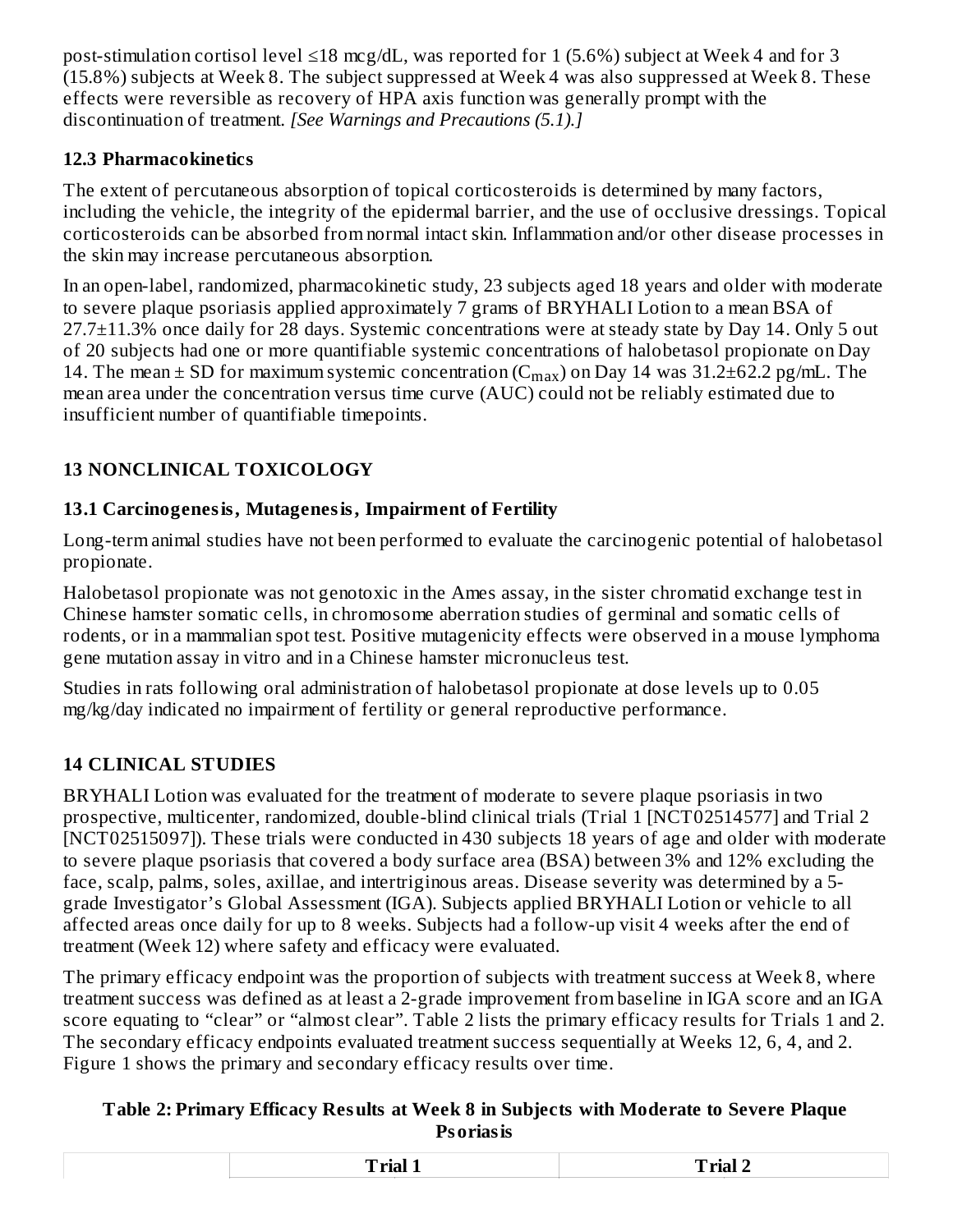|                       | <b>BRYHALI</b> | Vehicle | <b>BRYHALI</b> | Vehicle |
|-----------------------|----------------|---------|----------------|---------|
|                       | $N = 143$      | $N=74$  | $N = 142$      | $N=71$  |
| <b>IGA</b> Treatment  | 37%            | 8%      | 38%            | 12%     |
| Success at Week $8^*$ |                |         |                |         |

\* Treatment success was defined as at least a 2-grade improvement from baseline in IGA score and an IGA score equating to "clear" or "almost clear". Clear = no evidence of scaling, no evidence of erythema, no evidence of plaque elevation above normal skin level. Almost clear = some plaques with fine scales, faint pink/light red erythema on most plaques, slight or barely perceptible elevation of plaques above normal skin level.



The treatment difference at Week 2 in Trial 2 was not statistically significant. \*

### **16 HOW SUPPLIED/STORAGE AND HANDLING**

BRYHALI (halobetasol propionate) lotion, 0.01% is a white to off-white lotion supplied in a white aluminum tube as follows:

- 60 g (NDC 0187-0002-60)
- 100 g (NDC 0187-0002-01)

# **Storage and Handling Conditions**

Store at 20° to 25°C (68° to 77°F); excursions permitted to 15° to 30°C (59° to 86°F) [see USP Controlled Room Temperature]. Protect from freezing.

# **17 PATIENT COUNSELING INFORMATION**

Advise the patient to read the FDA-approved patient labeling (Patient Information).

This information is intended to aid in the safe and effective use of this medication. It is not a disclosure of all administration instructions or all possible adverse or unintended effects.

Advise patients using BRYHALI Lotion of the following information and instructions:

# **Important Administration Instructions**

Instruct patients to discontinue BRYHALI Lotion when psoriasis is controlled. Inform patients that BRYHALI Lotion is to be used as directed by the physician and should not be used for longer than the prescribed time period. Total dosage should not exceed 50 grams per week *[see Dosage and Administration (2)]*.

Instruct patients to avoid bandaging, wrapping or otherwise occluding the treatment area(s), unless directed by physician. Advise patients to avoid use on the face, groin, or axillae *[see Dosage and*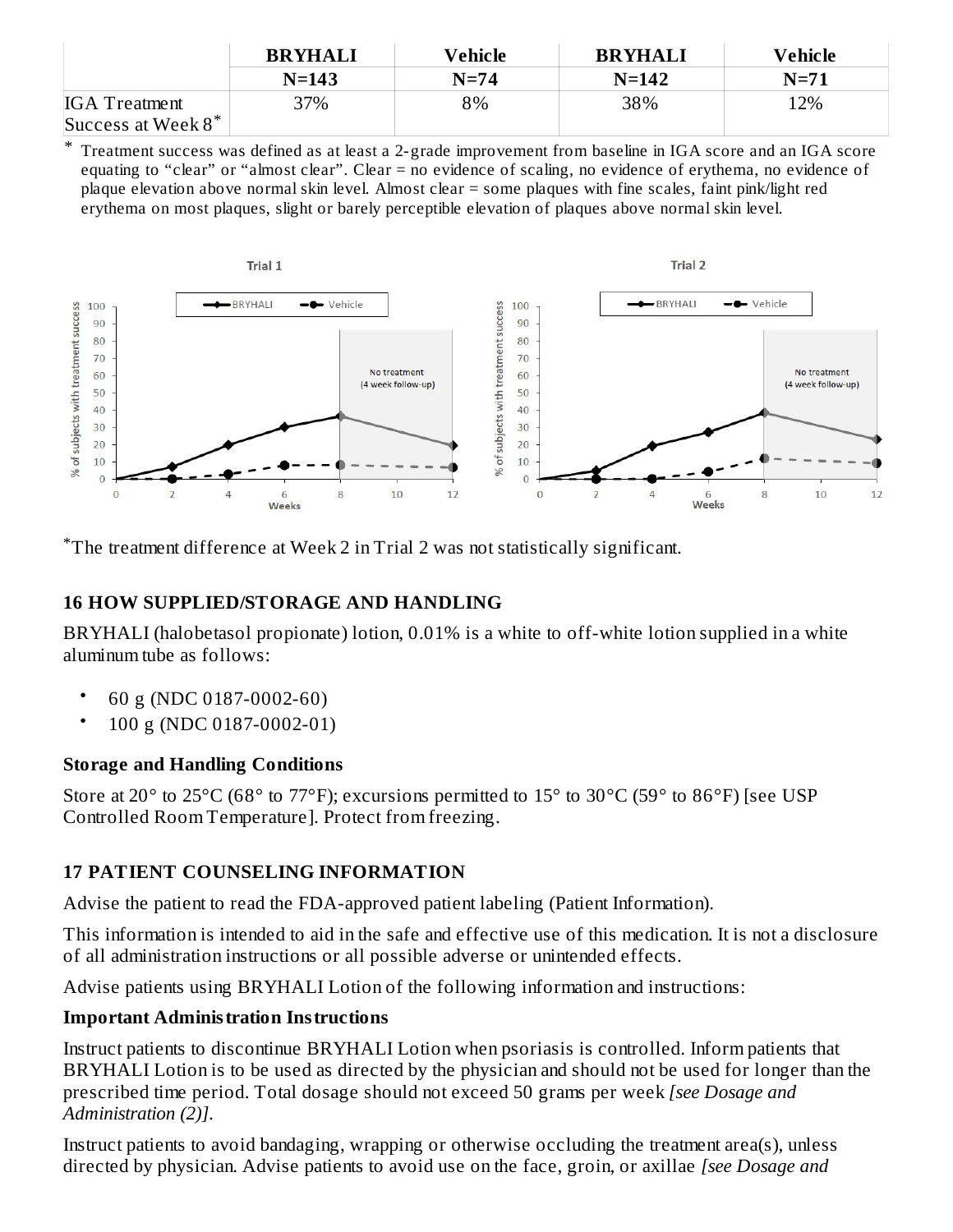### *Administration (2)]*.

Inform patients that BRYHALI Lotion is for external use only. Advise patients that BRYHALI Lotion is not for oral, ophthalmic, or intravaginal use *[see Dosage and Administration (2)]*.

Breastfeeding women should not apply BRYHALI Lotion directly to the nipple and areola to avoid directly exposing the infant *[see Use in Specific Populations (8.2)]*.

### **Effects on Endocrine System**

BRYHALI Lotion may cause HPA axis suppression. Advise patients that use of topical corticosteroids, including BRYHALI Lotion, may require periodic evaluation for HPA axis suppression. Topical corticosteroids may have other endocrine effects. Concomitant use of multiple corticosteroidcontaining products may increase the total systemic exposure to topical corticosteroids *[see Warnings and Precautions (5.1)]*.

### **Local Advers e Reactions**

Inform patients that BRYHALI Lotion may cause local adverse reactions. These reactions may be more likely to occur with occlusive use or prolonged use of BRYHALI Lotion *[see Warnings and Precautions (5.2)]*.

#### **Distributed by:** Bausch Health US, LLC

Bridgewater, NJ 08807 USA

### **Manufactured by:**

Bausch Health Companies Inc. Laval, Quebec H7L 4A8, Canada

U.S. Patent Numbers: 8,809,307 and 10,478,502

BRYHALI is a trademark of Bausch Health Companies Inc. or its affiliates.

© 2020 Bausch Health Companies Inc. or its affiliates

### 9652104

TEAR HERE (Patient Information)

# **Patient Package Ins ert**

# **PATIENT INFORMATION**

# **BRYHALI (bry-HAL-ee) ®**

# **(halobetasol propionate) Lotion**

**Important: BRYHALI** is for use on the skin only. Do not apply BRYHALI in your mouth, eyes, or vagina.

# **What is BRYHALI?**

BRYHALI is a prescription corticosteroid medicine used on the skin (topical) to treat adults with plaque psoriasis.

It is not known if BRYHALI is safe and effective in children under 18 years of age.

# **Before using BRYHALI, tell your doctor about all of your medical conditions, including if you:**

- have had irritation or other skin reaction to a steroid medicine in the past.
- have a skin infection. You may need medicine to treat the skin infection before using BRYHALI.
- have diabetes.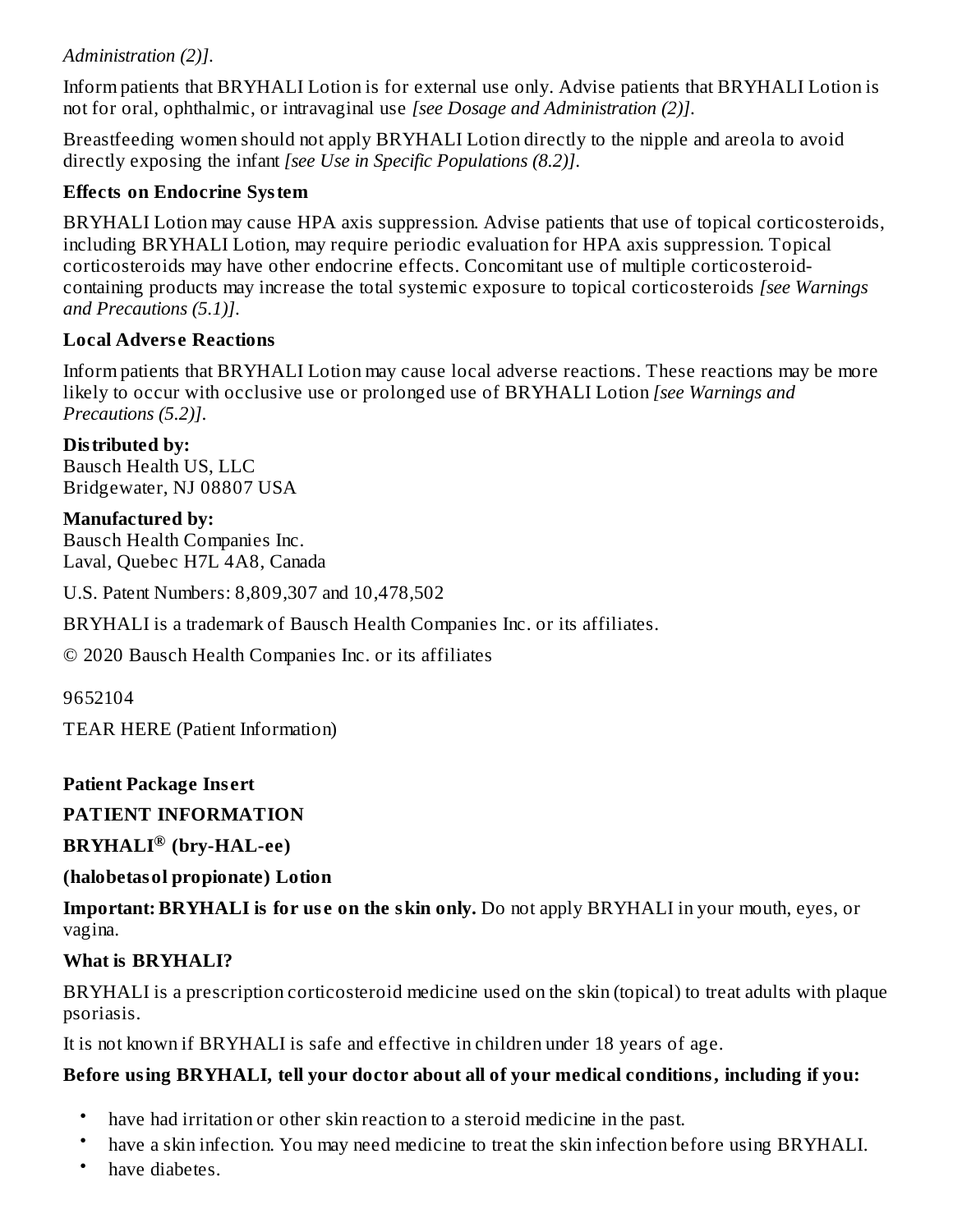- have adrenal gland problems.
- have liver problems.
- are pregnant or plan to become pregnant. It is not known if BRYHALI will harm your unborn baby.
- are breastfeeding or plan to breastfeed. It is not known if BRYHALI passes into your breast milk. If you use BRYHALI and breastfeed, do not apply BRYHALI to your nipple or areola to avoid getting BRYHALI into your baby's mouth.

**Tell your doctor about all the medicines you take,** including prescription and over-the-counter medicines, vitamins, and herbal supplements. Especially tell your doctor if you take other corticosteroids medicines by mouth, or injection, or use other products on your skin that contain corticosteroids.

# **How should I us e BRYHALI?**

- Use BRYHALI exactly as your doctor tells you to use it.
- Apply a thin layer of BRYHALI to the affected areas 1 time each day and rub in gently.
- You should not use more than 50 g of BRYHALI in 1 week.
- Do not bandage, wrap, or cover the treated skin area(s) unless your doctor tells you to.
- Avoid using BRYHALI on your face, groin, or underarms (armpits).
- Talk to your doctor if your skin does not improve after 8 weeks of treatment with BRYHALI.
- You should not use BRYHALI longer than 8 weeks unless your doctor tells you to.
- Wash your hands after using BRYHALI unless you are using the medicine to treat your hands.

# **What are the possible side effects of BRYHALI?**

BRYHALI may cause serious side effects, including:

- **BRYHALI can pass through your skin.** Too much BRYHALI passing through your skin can cause adrenal glands to stop working.
- **Cushing's syndrome**, a condition that happens when your body is exposed to too much of the hormone cortisol.
- **High blood sugar** (hyperglycemia).
- **Skin reactions at the treated skin site.** Tell your doctor if you get any skin reactions or skin infections.
- **Vision problems.** BRYHALI may increase your chance of developing cataract(s) and glaucoma. Tell your healthcare provider if you develop blurred vision or other vision problems during treatment with BRYHALI.
- **Effects on growth and weight in children.**

**The most common side effects of BRYHALI include** burning, stinging, itching, dryness (application site dermatitis), upper respiratory tract infection and high blood sugar (hyperglycemia).

These are not all the possible side effects of BRYHALI.

Call your doctor for medical advice about side effects. You may report side effects to FDA at 1-800- FDA-1088.

# **How should I store BRYHALI?**

- Store BRYHALI at room temperature between 68° to 77°F (20° to 25°C).
- Protect from freezing.

**Keep BRYHALI and all medicines out of the reach of children.**